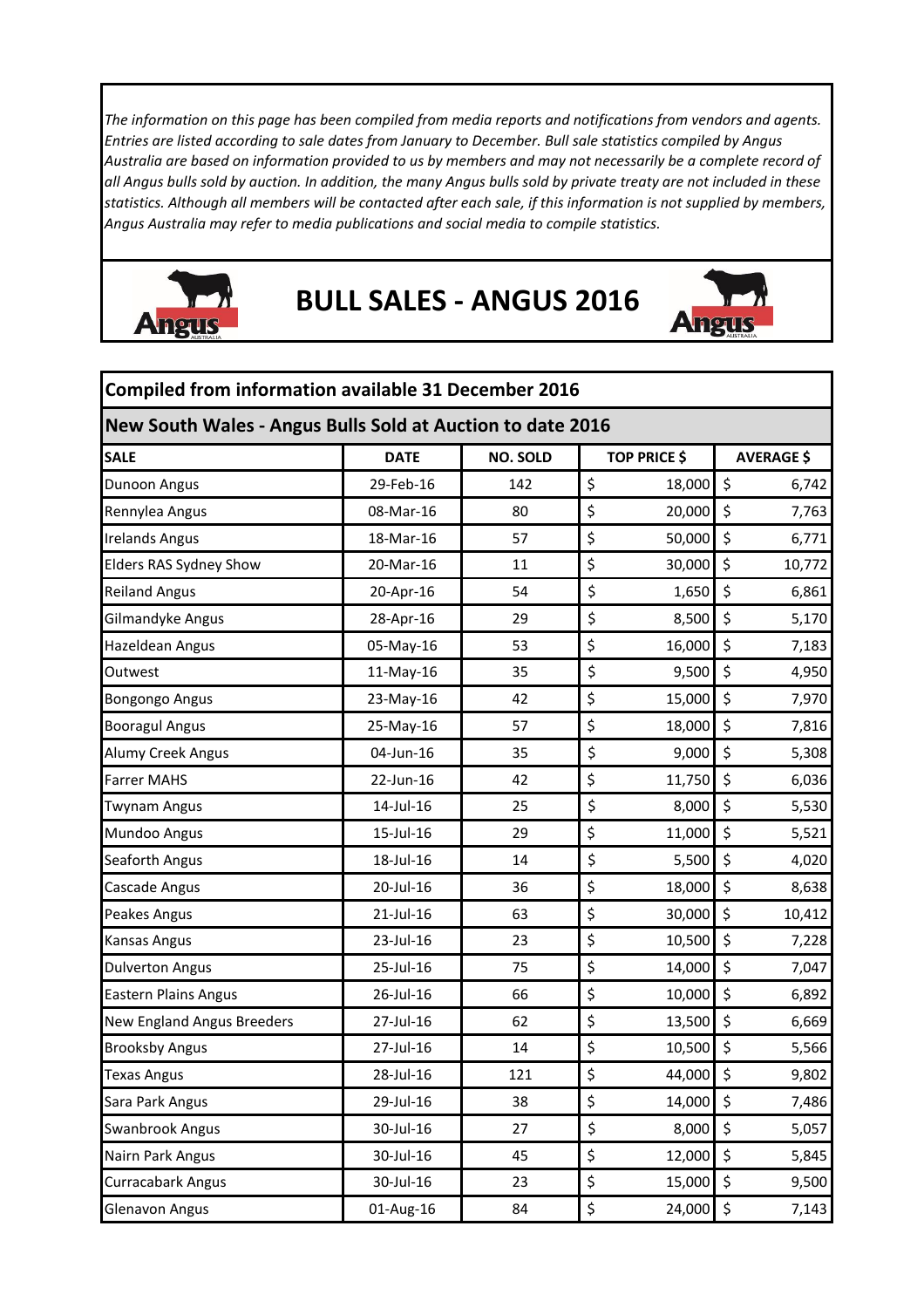| Inglebrae Farms & Medlyn Angus | 01-Aug-16 | 52  | \$<br>11,500      | \$<br>5,077  |
|--------------------------------|-----------|-----|-------------------|--------------|
| <b>Bald Blair Angus</b>        | 02-Aug-16 | 73  | \$<br>14,000      | \$<br>6,883  |
| <b>Wattletop Angus</b>         | 03-Aug-16 | 109 | \$<br>16,000      | \$<br>8,257  |
| Eaglehawk Angus                | 04-Aug-16 | 75  | \$<br>17,000      | \$<br>8,546  |
| Clunie Range Angus             | 05-Aug-16 | 117 | \$<br>26,000      | \$<br>11,038 |
| Moogenilla Angus               | 05-Aug-16 | 47  | \$<br>11,250      | \$<br>6,670  |
| The Pines Angus                | 06-Aug-16 | 21  | \$<br>11,250      | \$<br>6,583  |
| Te Mania Angus                 | 08-Sep-16 | 117 | \$<br>22,000      | \$<br>7,665  |
| NeMonaVille Angus              | 09-Aug-16 | 14  | \$<br>9,000       | \$<br>6,250  |
| <b>Talis Angus</b>             | 10-Aug-16 | 30  | \$<br>10,000      | \$<br>5,200  |
| <b>DSK Angus</b>               | 11-Aug-16 | 40  | \$<br>26,000      | \$<br>8,000  |
| <b>Trio Angus</b>              | 11-Aug-16 | 50  | \$<br>13,000      | \$<br>7,452  |
| Booroomooka Angus              | 12-Aug-16 | 220 | \$<br>26,000      | \$<br>9,426  |
| <b>Wakefield Angus</b>         | 12-Aug-16 | 15  | \$<br>6,500       | \$<br>4,300  |
| Pentire Angus                  | 13-Aug-16 | 24  | \$<br>11,000      | \$<br>5,961  |
| <b>Coffin Creek Angus</b>      | 18-Aug-16 | 31  | \$<br>16,000      | \$<br>9,032  |
| Waitara Angus                  | 19-Aug-16 | 38  | \$<br>11,000      | \$<br>5,790  |
| Coolie                         | 19-Aug-16 | 31  | \$<br>11,000      | \$<br>6,480  |
| <b>KO Angus</b>                | 19-Aug-16 | 53  | \$<br>20,000      | \$<br>9,594  |
| Knowla Angus                   | 20-Aug-16 | 49  | \$<br>21,000      | \$<br>9,939  |
| <b>Bannaby Angus</b>           | 20-Aug-16 | 46  | \$<br>13,000      | \$<br>7,870  |
| Rennylea Angus                 | 25-Aug-16 | 137 | \$<br>22,000      | \$<br>10,751 |
| Kilburnie Angus                | 26-Aug-16 | 67  | \$<br>14,000      | \$<br>6,746  |
| <b>Waverley Station</b>        | 26-Aug-16 | 34  | \$<br>11,000      | \$<br>5,500  |
| <b>Onslow Angus</b>            | 26-Aug-16 | 56  | \$<br>$20,000$ \$ | 9,044        |
| Dunoon Angus                   | 27-Aug-16 | 139 | \$<br>16,000      | \$<br>6,100  |
| Millah Murrah Angus            | 01-Sep-16 | 109 | \$<br>85,000      | \$<br>16,348 |
| <b>Reiland Angus</b>           | 02-Sep-16 | 66  | \$<br>21,000      | \$<br>7,591  |
| <b>Karoo Angus</b>             | 02-Sep-16 | 71  | \$<br>30,000      | \$<br>9,056  |
| Gilmandyke Angus               | 02-Sep-16 | 59  | \$<br>13,000      | \$<br>6,975  |
| <b>Brooklana Angus</b>         | 02-Sep-16 | 19  | \$<br>22,000      | \$<br>7,100  |
| <b>Talooby Angus</b>           | 03-Sep-16 | 60  | \$<br>16,000      | \$<br>7,425  |
| Rosskin Angus                  | 05-Sep-16 | 40  | \$<br>14,000      | \$<br>7,168  |
| Myanga Angus                   | 05-Sep-16 | 34  | \$<br>9,000       | \$<br>5,800  |
| Kidman Angus                   | 06-Sep-16 | 41  | \$<br>22,000      | \$<br>6,565  |
| Hazeldean Angus                | 06-Sep-16 | 80  | \$<br>13,500      | \$<br>8,050  |
| <b>Ben Nevis Angus</b>         | 06-Sep-16 | 75  | \$<br>26,000      | \$<br>8,264  |
| Kenny's Creek Angus            | 07-Sep-16 | 66  | \$<br>12,000      | \$<br>6,712  |
| Glenmorgan Angus               | 07-Sep-16 | 50  | \$<br>8,000       | \$<br>4,200  |
| Narranmore Angus               | 09-Sep-16 | 43  | \$<br>8,000       | \$<br>5,186  |
| <b>Irelands Angus</b>          | 09-Sep-16 | 47  | \$<br>35,000      | \$<br>9,415  |
| Glengowan                      | 08-Sep-16 | 44  | \$<br>7,000       | \$<br>4,400  |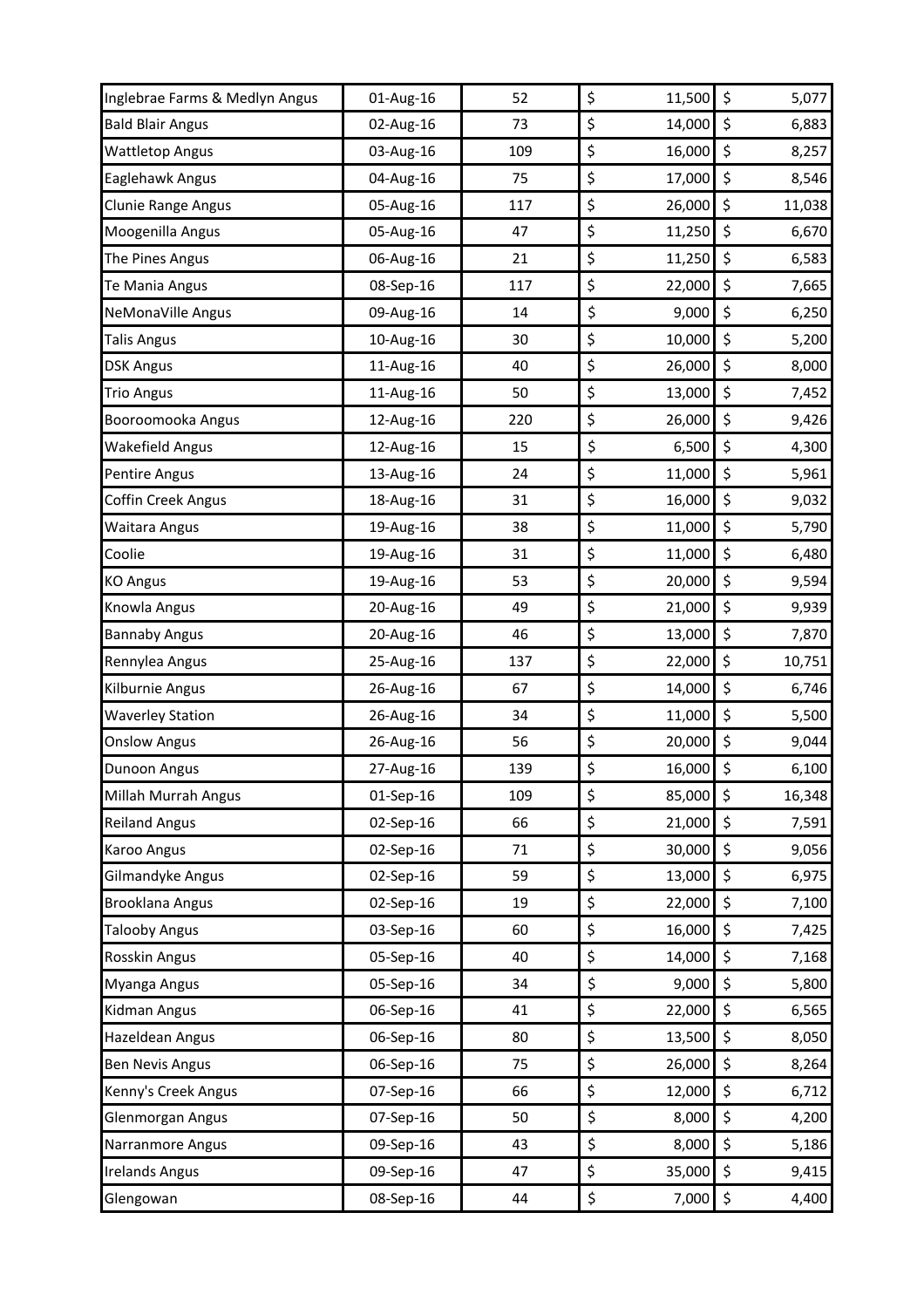| Noonee Angus          | 14-Sep-16 | 48   | $10,000$ \$ | 6,036  |
|-----------------------|-----------|------|-------------|--------|
| <b>Fernhill Angus</b> | 14-Sep-16 | 39   | -           | 3,972  |
| <b>Bongongo Angus</b> | 28-Sep-16 | 82   | $16,000$ \$ | 10,744 |
| <b>INSW TOTALS</b>    |           | 4140 | 85,000      | 7,848  |

| <b>Compiled from information available 31 December 2016</b> |             |                 |                     |                   |
|-------------------------------------------------------------|-------------|-----------------|---------------------|-------------------|
| Queensland- Angus Bulls Sold at Auction to date 2016        |             |                 |                     |                   |
| <b>SALE</b>                                                 | <b>DATE</b> | <b>NO. SOLD</b> | <b>TOP PRICE \$</b> | <b>AVERAGE \$</b> |
| Pathfinder Angus                                            | 26-Feb-16   | 43              | \$<br>11,000        | $\zeta$<br>4,895  |
| <b>Irelands Angus</b>                                       | 26-Feb-16   | 35              | \$<br>7,000         | \$<br>4,114       |
| The Glen Angus                                              | 26-Feb-16   | 15              | \$<br>6,000         | \$<br>4,066       |
| <b>Blackall Angus</b>                                       | 22-Mar-16   | 19              | \$<br>7,000         | \$<br>4,395       |
| <b>AgGrow Bull Sale</b>                                     | 08-Jul-16   | 32              | \$<br>10,500        | \$<br>6,188       |
| Sandon Glenoch Angus                                        | 10-Aug-16   | 104             | \$<br>20,000        | $\zeta$<br>8,460  |
| Hazeldean Angus                                             | 11-Aug-16   | 101             | \$<br>15,000        | \$<br>8,216       |
| Lawsons Angus                                               | 13-Aug-16   | 51              | \$<br>12,000        | $\zeta$<br>7,764  |
| <b>Advance Angus</b>                                        | 20-Aug-16   | 71              | \$<br>15,000        | $\zeta$<br>5,176  |
| <b>Kingaroy Angus</b>                                       | 20-Aug-16   | 8               | \$<br>8,000         | \$<br>5,812       |
| <b>Bulliac Angus</b>                                        | 25-Aug-16   | 50              | \$<br>22,000        | $\zeta$<br>8,800  |
| Valorbrook Angus                                            | 26-Aug-16   | 58              | \$<br>12,000        | $\zeta$<br>6,353  |
| Murdeduke Angus                                             | 30-Aug-16   | 73              | \$<br>16,000        | $\zeta$<br>5,795  |
| <b>Balonne Angus</b>                                        | 05-Sep-16   | 75              | \$<br>15,000        | $\zeta$<br>6,253  |
| <b>Gunda Park Angus</b>                                     | 12-Sep-16   | 53              | \$<br>10,000        | \$<br>4,462       |
| <b>Ascot Angus</b>                                          | 23-Sep-16   | 53              | \$<br>70,000        | $\zeta$<br>12,736 |
| <b>Burenda Angus</b>                                        | 31-Aug-16   | 119             | \$<br>25,500        | $\zeta$<br>9,205  |
| <b>Burenda Angus Clermont Sale</b>                          | 06-Oct-16   | 40              | \$<br>12,000        | \$<br>7,725       |
| Sandon Glenoch Angus                                        | 13-Oct-16   | 47              | \$<br>11,000        | \$<br>5,617       |
| Hazeldean Angus                                             | 18-Oct-16   | 20              | \$<br>9,500         | \$<br>4,649       |
| <b>QLD TOTALS</b>                                           |             | 1067            | \$<br>70,000        | \$<br>7,113       |

| Compiled from information available 31 December 2016       |             |                 |  |                     |                   |       |  |  |
|------------------------------------------------------------|-------------|-----------------|--|---------------------|-------------------|-------|--|--|
| South Australia - Angus Bulls Sold at Auction to date 2016 |             |                 |  |                     |                   |       |  |  |
| <b>SALE</b>                                                | <b>DATE</b> | <b>NO. SOLD</b> |  | <b>TOP PRICE \$</b> | <b>AVERAGE \$</b> |       |  |  |
| <b>Granite Ridge Angus</b>                                 | 12-Feb-16   | 71              |  | $52,000$ \$         |                   | 6,775 |  |  |
| <b>Stoney Point Angus</b>                                  | 15-Feb-16   | 97              |  | $12,000$ \$         |                   | 5,453 |  |  |
| Roseleigh Angus                                            | 16-Feb-16   | 35              |  | 9,000               |                   | 6,029 |  |  |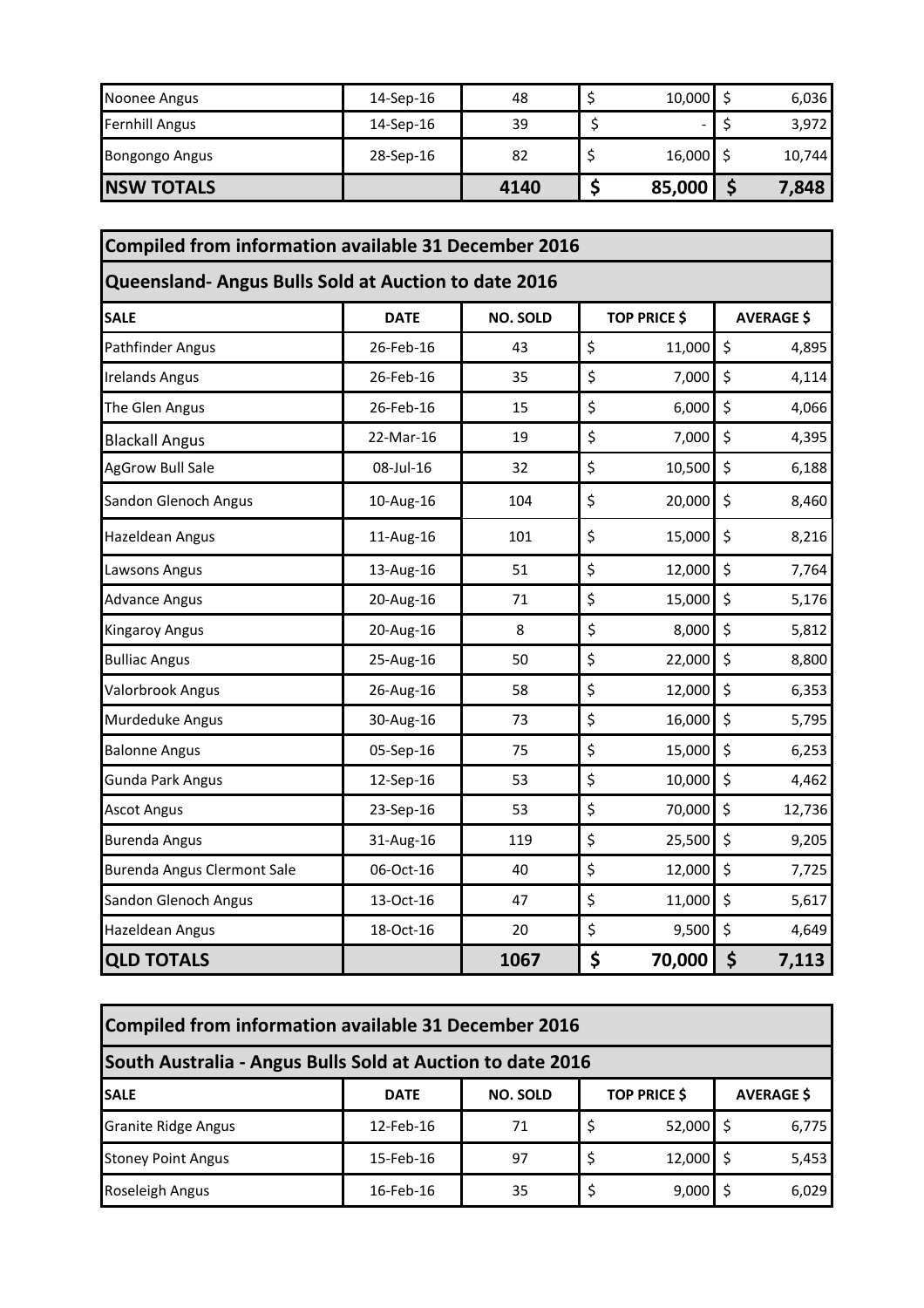| Hazeldean Angus SA      | 16-Feb-16 | 56  | $12,000$ \$       |   | 6,071 |
|-------------------------|-----------|-----|-------------------|---|-------|
| <b>Glentanner Angus</b> | 17-Feb-16 | 27  | $6,750$ \$        |   | 4,593 |
| Glatz's Black Angus     | 17-Feb-16 | 61  | \$<br>$11,500$ \$ |   | 6,943 |
| Coolana Angus           | 17-Feb-16 | 58  | \$<br>$10,000$ \$ |   | 5,895 |
| Pathfinder Angus        | 18-Feb-16 | 123 | \$<br>$41,000$ \$ |   | 8,248 |
| <b>Oakwell Angus</b>    | 18-Feb-16 | 33  | $8,500$ \$        |   | 6,803 |
| <b>SA TOTALS</b>        |           | 561 | 52,000            | Ş | 6,576 |

| Compiled from information available 31 December 2016      |             |                |                                          |        |    |       |  |
|-----------------------------------------------------------|-------------|----------------|------------------------------------------|--------|----|-------|--|
| <b>Tasmania- Angus Bulls Sold at Auction to date 2016</b> |             |                |                                          |        |    |       |  |
| <b>SALE</b>                                               | <b>DATE</b> | <b>NO.SOLD</b> | <b>TOP PRICE \$</b><br><b>AVERAGE \$</b> |        |    |       |  |
| Landfall Angus                                            | 11-Apr-16   | 125            | \$                                       | 18,000 | \$ | 6,139 |  |
| <b>Cluden Newry Angus</b>                                 | 11-Apr-16   | 56             | \$                                       | 16,000 | \$ | 6,018 |  |
| <b>Chale Angus</b>                                        | 12-Apr-16   | 10             | \$                                       | 4,750  | \$ | 3,650 |  |
| Ironstone Creek Angus                                     | 12-Apr-16   | 6              | \$                                       | 4,000  | \$ | 3,375 |  |
| Mont Bello Angus                                          | 12-Apr-16   | 3              | \$                                       | 3,000  | \$ | 3,000 |  |
| Pine Park Angus                                           | 14-Apr-16   | 15             | \$                                       | 5,250  | Ś  | 3,798 |  |
| Tamaroo Angus                                             | 14-Apr-16   | 12             | \$                                       | 6,500  | \$ | 4,200 |  |
| Landfall Angus                                            | 13-Sep-16   | 90             | \$                                       | 24,000 | \$ | 7,355 |  |
| <b>TAS TOTALS</b>                                         |             | 317            | \$                                       | 24,000 | Ş  | 6,118 |  |

| <b>Compiled from information available 31 December 2016</b> |             |                 |    |                     |         |                   |  |  |
|-------------------------------------------------------------|-------------|-----------------|----|---------------------|---------|-------------------|--|--|
| Victoria - Angus Bulls Sold at Auction to date 2016         |             |                 |    |                     |         |                   |  |  |
| <b>SALE</b>                                                 | <b>DATE</b> | <b>NO. SOLD</b> |    | <b>TOP PRICE \$</b> |         | <b>AVERAGE \$</b> |  |  |
| <b>Ayrvale Angus</b>                                        | 17-Feb-16   | 18              | \$ | 5,500               | $\zeta$ | 2,843             |  |  |
| <b>Boonaroo Angus</b>                                       | 19-Feb-16   | 72              | \$ | 12,500              | $\zeta$ | 6,340             |  |  |
| Pathfinder Angus                                            | 24-Feb-16   | 107             | \$ | 17,000              | \$      | 8,103             |  |  |
| <b>Barwidgee Angus</b>                                      | 25-Feb-16   | 42              | \$ | 11,500              | \$      | 5,095             |  |  |
| <b>Banquet Angus</b>                                        | 25-Feb-16   | 91              | \$ | 21,000              | \$      | 8,868             |  |  |
| Adameluca Angus                                             | 26-Feb-16   | 26              | \$ | 12,000              | \$      | 4,558             |  |  |
| Prime Angus                                                 | 26-Feb-16   | 29              | \$ | 8,100               | \$      | 5,273             |  |  |
| Te Mania Angus                                              | 02-Mar-16   | 133             | \$ | 23,000              | \$      | 7,353             |  |  |
| Paringa Angus                                               | 03-Mar-16   | 14              | \$ | 11,000              | \$      | 4,303             |  |  |
| Coolana Angus                                               | 05-Mar-16   | 72              | \$ | 14,000              | \$      | 5,645             |  |  |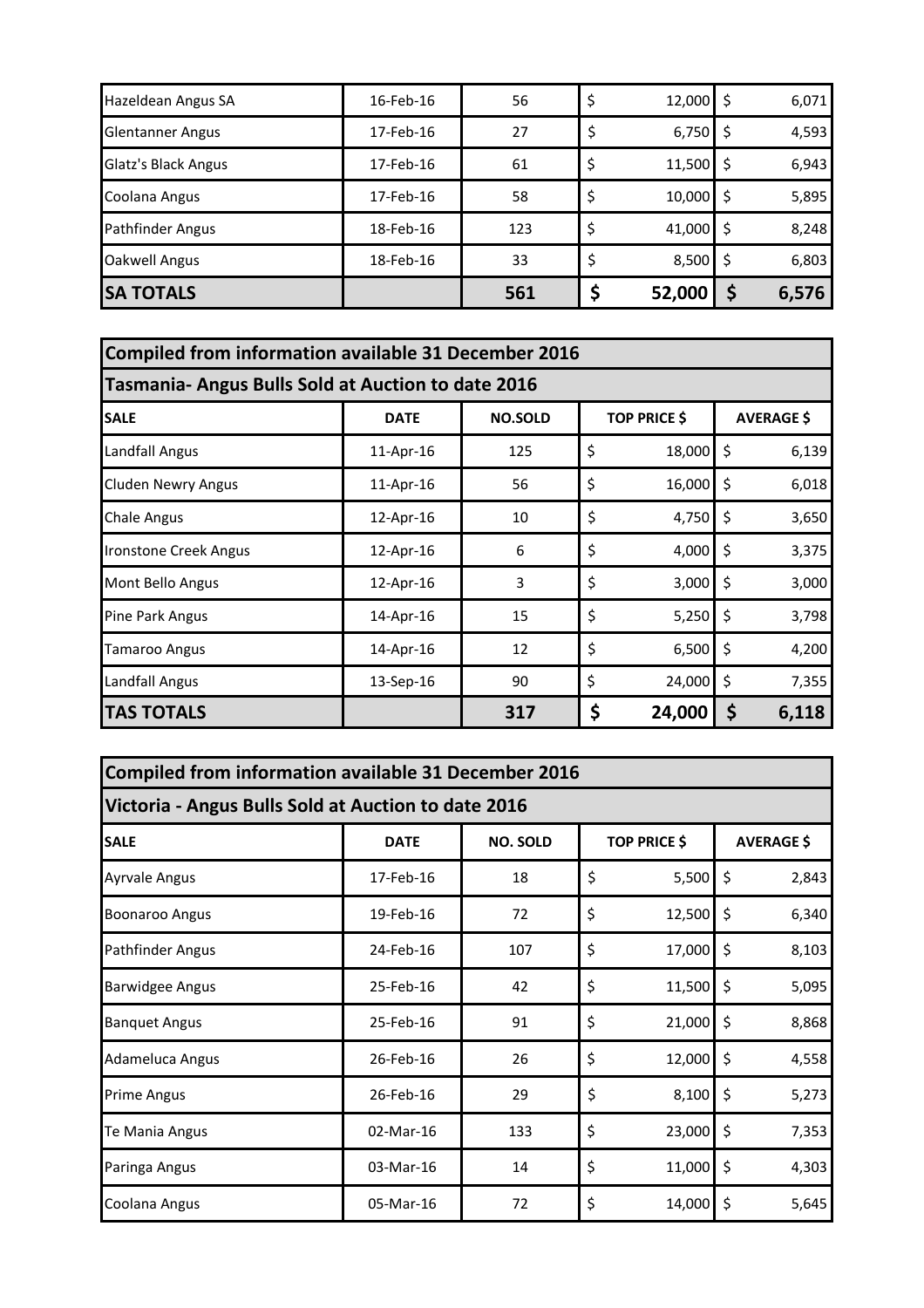| Yancowinna Angus          | 07-Mar-16 | 32    | \$<br>10,000 | \$<br>4,400 |
|---------------------------|-----------|-------|--------------|-------------|
| <b>Anvil Angus</b>        | 09-Mar-16 | 48    | \$<br>34,000 | \$<br>5,571 |
| <b>Merridale Angus</b>    | 11-Mar-16 | 32    | \$<br>14,000 | \$<br>7,515 |
| Lawsons Angus             | 18-Mar-16 | 213   | \$<br>14,000 | \$<br>5,101 |
| <b>Witherswood Angus</b>  | 22-Mar-16 | 58    | \$<br>21,000 | \$<br>5,569 |
| Alpine & Welcome Swallow  | 30-Mar-16 | 100   | \$<br>8,500  | \$<br>4,305 |
| <b>Riga Angus</b>         | 15-Apr-16 | 22    | \$<br>5,250  | \$<br>3,640 |
| Pinora Angus              | 20-Apr-16 | 42    | \$<br>10,000 | \$<br>4,851 |
| Kunuma Agus               | 02-Sep-16 | 26    | \$<br>7,200  | \$<br>5,180 |
| <b>Barwidgee Angus</b>    | 08-Sep-16 | 27    | \$<br>10,000 | \$<br>6,111 |
| Coolana Angus             | 09-Sep-16 | 63    | \$<br>16,000 | \$<br>7,023 |
| <b>Weeran Angus</b>       | 12-Sep-16 | 44    | \$<br>12,000 | \$<br>5,955 |
| <b>Anvil Angus</b>        | 14-Sep-16 | 38    | \$<br>12,000 | \$<br>7,355 |
| <b>Stoney Point Angus</b> | 15-Sep-16 | 34    | \$<br>8,000  | \$<br>3,470 |
| The Glen Angus            | 16-Sep-16 | 57    | \$<br>9,000  | \$<br>5,030 |
| Yancowinna Angus          | 19-Sep-16 | 23    | \$<br>8,000  | \$<br>5,238 |
| <b>Alpine Angus</b>       | 21-Sep-16 | 48    | \$<br>10,000 | \$<br>4,730 |
| Leawood Angus             | 23-Sep-16 | 32    | \$<br>7,800  | \$<br>5,819 |
| <b>Banquet Angus</b>      | 30-Sep-16 | 40    | \$<br>15,000 | \$<br>7,075 |
| Paringa Angus             | 06-Oct-16 | 12    | \$<br>8,000  | \$<br>5,750 |
| <b>VIC TOTALS</b>         |           | 1,595 | \$<br>34,000 | \$<br>5,930 |

| Compiled from information available 31 December 2016                                      |                 |     |    |             |     |       |  |  |
|-------------------------------------------------------------------------------------------|-----------------|-----|----|-------------|-----|-------|--|--|
| Western Australia- Angus Bulls Sold at Auction to date 2016                               |                 |     |    |             |     |       |  |  |
| <b>TOP PRICE \$</b><br><b>NO. SOLD</b><br><b>AVERAGE \$</b><br><b>SALE</b><br><b>DATE</b> |                 |     |    |             |     |       |  |  |
| Lawsons Angus                                                                             | $15$ -Jan- $16$ | 102 | \$ | $10,000$ \$ |     | 5,776 |  |  |
| Ardcairnie Angus                                                                          | $02$ -Feb-16    | 34  | \$ | $11,000$ \$ |     | 5,412 |  |  |
| Naranda Angus                                                                             | 03-Feb-16       | 19  | \$ | $6,500$ \$  |     | 5,421 |  |  |
| <b>Kogody Angus</b>                                                                       | 03-Feb-16       | 21  | \$ | 8,500       | -\$ | 5,238 |  |  |
| Little Meadows Angus                                                                      | 10-Feb-16       | 40  | \$ | $14,000$ \$ |     | 6,865 |  |  |
| <b>Monterey Angus</b>                                                                     | 10-Feb-16       | 31  | \$ | $16,500$ \$ |     | 6,613 |  |  |
| Allegria Park Angus                                                                       | 13-Feb-16       | 25  | \$ | 9,500       |     | 7,720 |  |  |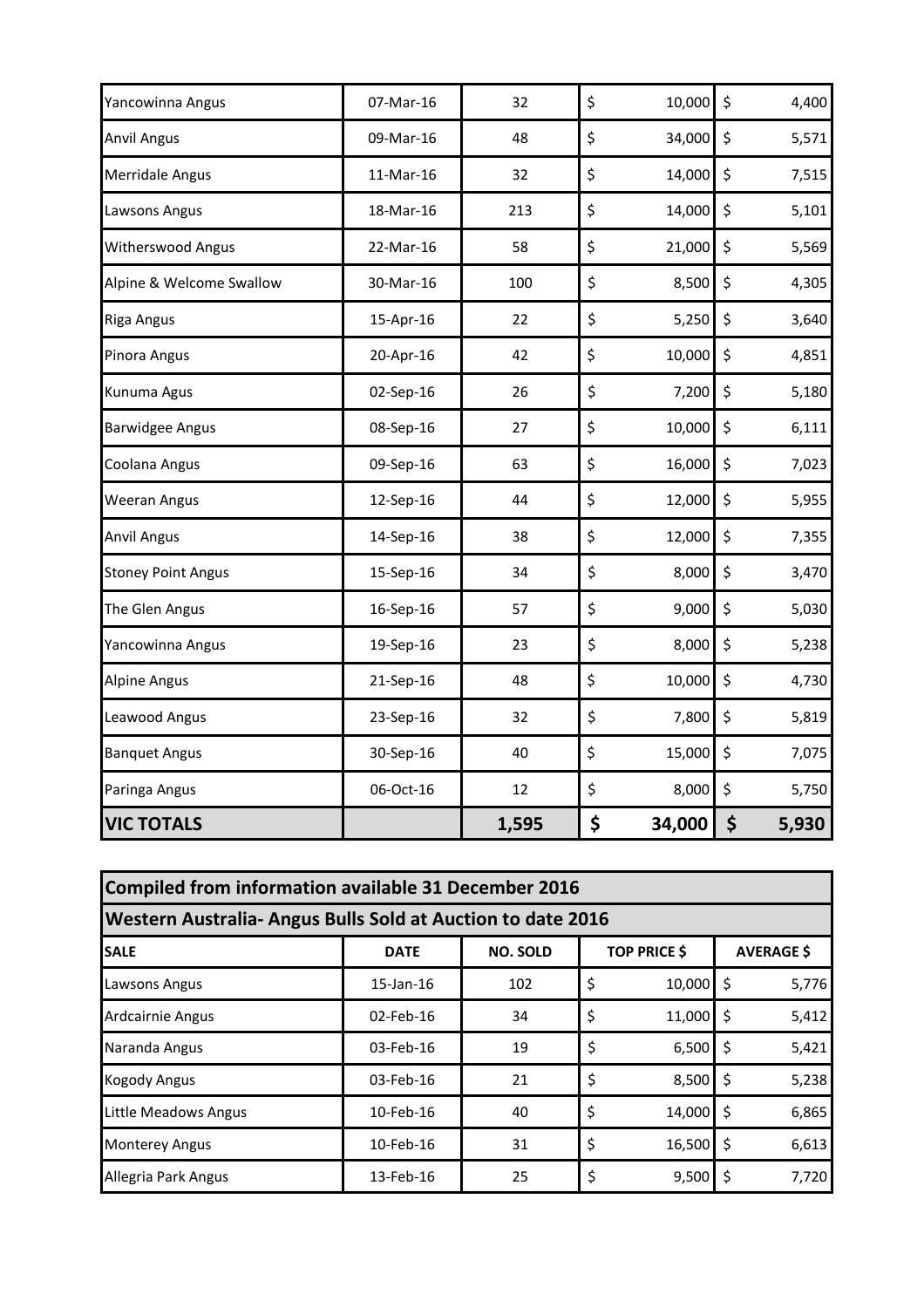| Mordallup Angus           | 13-Feb-16 | 57  | \$<br>14,500 | \$                 | 6,390  |
|---------------------------|-----------|-----|--------------|--------------------|--------|
| Koojan Hills Angus        | 22-Feb-16 | 52  | \$<br>25,500 | $\zeta$            | 10,788 |
| <b>Blackrock Angus</b>    | 25-Feb-16 | 54  | \$<br>15,000 | $\ddot{\varsigma}$ | 7,759  |
| <b>Diamond Tree Angus</b> | 26-Feb-16 | 70  | \$<br>19,000 | \$                 | 7,814  |
| Coonamble Angus           | 26-Feb-16 | 62  | \$<br>26,500 | \$                 | 11,371 |
| <b>Black Tara Angus</b>   | 03-Mar-16 | 7   | \$<br>16,000 | \$                 | 8,964  |
| Kapari Angus              | 03-Mar-16 | 28  | \$<br>18,000 | \$                 | 6,955  |
| Cookalabi Angus           | 03-Mar-16 | 7   | \$<br>7,000  | \$                 | 5,107  |
| Lawsons Angus             | 08-Apr-16 | 57  | \$<br>11,500 | \$                 | 4,955  |
| Mordallup Angus           | 06-May-16 | 38  | \$<br>8,250  | \$                 | 5,284  |
| <b>Monterey Angus</b>     | 18-May-16 | 21  | \$<br>8,750  | \$                 | 6,274  |
| <b>WA TOTALS</b>          |           | 725 | \$<br>26,500 | Ş                  | 7,122  |

| Compiled from information available 31 December 2016                                                 |     |       |    |        |    |       |  |
|------------------------------------------------------------------------------------------------------|-----|-------|----|--------|----|-------|--|
| Summary by State - Angus Bulls Sold at Auction to date in 2016                                       |     |       |    |        |    |       |  |
| <b>BULLS SOLD</b><br><b>TOP PRICE \$</b><br><b>NO. OF SALES</b><br><b>AVERAGE \$</b><br><b>STATE</b> |     |       |    |        |    |       |  |
| <b>NSW</b>                                                                                           | 73  | 4,140 | \$ | 85,000 | \$ | 7,848 |  |
| <b>QLD</b>                                                                                           | 20  | 1067  | \$ | 70,000 | \$ | 7,113 |  |
| <b>SA</b>                                                                                            | 9   | 561   | \$ | 52,000 | \$ | 6,576 |  |
| <b>TAS</b>                                                                                           | 8   | 317   | \$ | 24,000 | \$ | 6,118 |  |
| <b>VIC</b>                                                                                           | 30  | 1,595 | \$ | 34,000 | \$ | 5,930 |  |
| <b>WA</b>                                                                                            | 18  | 725   | \$ | 26,500 | \$ | 7,122 |  |
| <b>TOTALS 2016</b>                                                                                   | 158 | 8,405 | \$ | 85,000 | \$ | 6,918 |  |

| <b>Summary by Year - Angus Bulls Sold at Auction</b> |                     |                   |                     |         |                   |       |  |  |  |  |
|------------------------------------------------------|---------------------|-------------------|---------------------|---------|-------------------|-------|--|--|--|--|
| <b>YEAR</b>                                          | <b>NO. OF SALES</b> | <b>BULLS SOLD</b> | <b>TOP PRICE \$</b> |         | <b>AVERAGE \$</b> |       |  |  |  |  |
| 2016                                                 | 158                 | 8405              | \$                  | 85,000  | $\zeta$           | 6,918 |  |  |  |  |
| 2015                                                 | 154                 | 8,103             | $\varsigma$         | 150,000 | $\zeta$           | 6,023 |  |  |  |  |
| 2014                                                 | 144                 | 6,971             | \$                  | 70,000  | \$                | 4,698 |  |  |  |  |
| 2013                                                 | 150                 | 7,324             | $\varsigma$         | 117,500 | $\varsigma$       | 4,836 |  |  |  |  |
| 2012                                                 | 129                 | 6,858             | \$                  | 110,000 | $\zeta$           | 6,069 |  |  |  |  |
| 2011                                                 | 129                 | 6,302             | $\zeta$             | 91,000  | $\varsigma$       | 5,246 |  |  |  |  |
| 2010                                                 | 156                 | 6,684             | \$                  | 50,000  | $\varsigma$       | 4,686 |  |  |  |  |
| 2009                                                 | 169                 | 6,495             | \$                  | 38,000  | \$                | 4,175 |  |  |  |  |